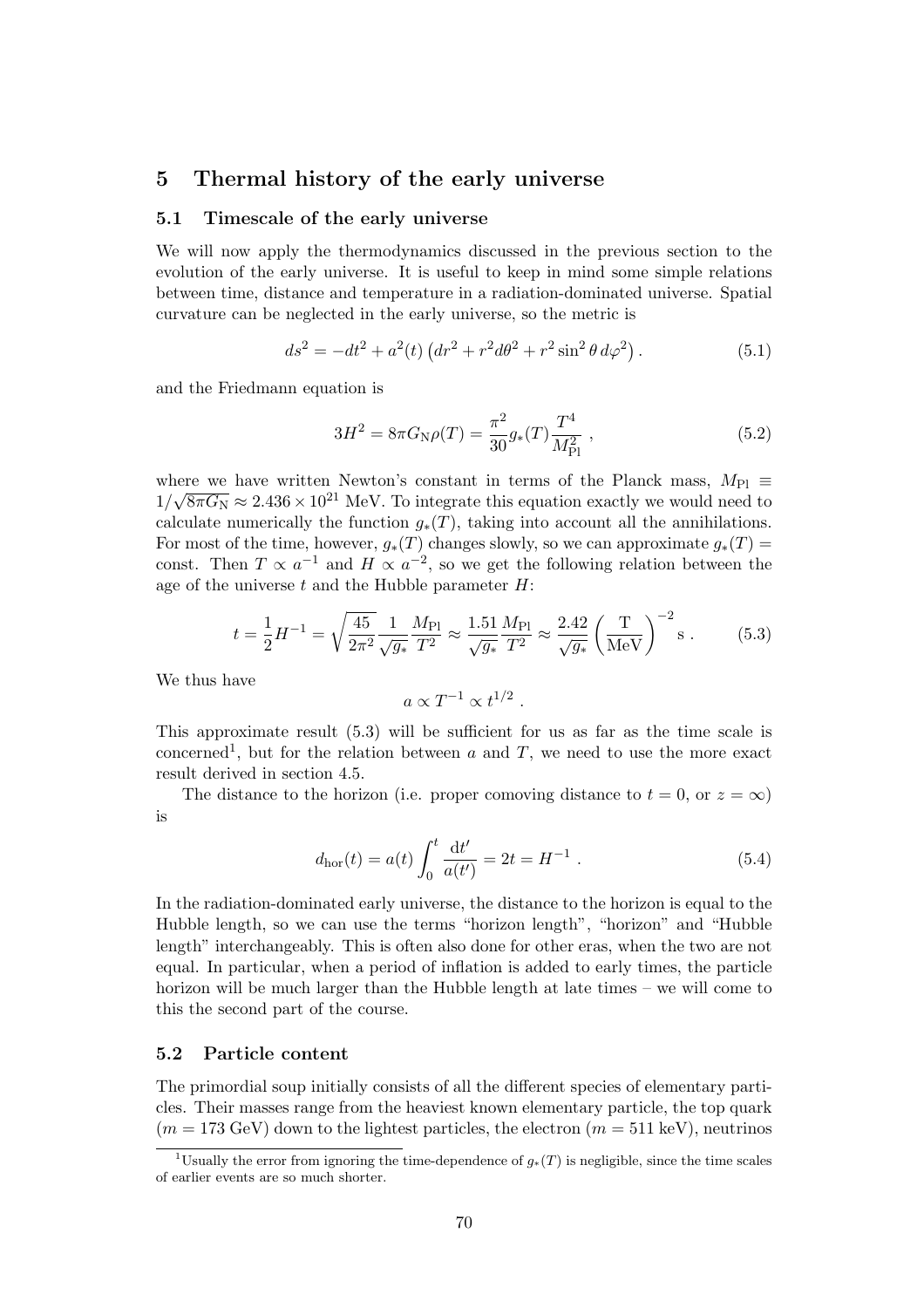$(m \leq 2 \text{ eV})$  and the photon  $(m = 0)$ . In addition to the particles of the Standard Model, there are presumably other, so far undiscovered, species. In particular, we will discuss dark matter particles in chapter 7. As the temperature falls, the various particle species become nonrelativistic and annihilate at different times.

The particles of the Standard Model are listed in table 1. The internal degrees of freedom for quarks are 2 for spin, 2 for having both left- and right-handed components (this is a better parametrisation than counting particles and antiparticles) and 3 for colour. Electrons, muons and and taus don't have colour, but otherwise the counting is the same. In the Standard Model, there are only left-handed neutrinos, so the only have the spin degeneracy factor. Massless spin 1 particles like the photon only have 2 spin degrees of freedom, while massive ones like  $W^{\pm}$  and Z have three (note that  $W^+$  and  $W^-$  are counted separately).

The effective number of degrees of freedom  $g_*(T)$  (solid),  $g_{*p}(T)$  (dashed) and  $g_{*s}(T)$  are plotted in figure 1 as a function of temperature. In table 2 we list some important events in the early universe.

# Table 1: The particles in the Standard Model

Particle Data Group, 2014 [2]

| Quarks                      | $t\,$<br>$\boldsymbol{b}$<br>$\overline{c}$<br>$\mathcal{S}_{\mathcal{S}}$<br>$d_{\cdot}$<br>$\boldsymbol{u}$ | $173.2 \pm 0.9 \text{ GeV} \quad \bar{t}$<br>$4.18 \pm 0.03 \text{ GeV}$<br>$1.275 \pm 0.025$ GeV $\bar{c}$<br>$95\pm5~\mathrm{MeV}$<br>$4.5 - 5.3 \text{ MeV}$<br>$1.8 - 3.0 \, \text{MeV}$ | $\bar{b}$<br>$\bar{s}$<br>$\bar{d}$<br>$\bar{u}$ | 3 colours                                   | spin $\frac{1}{2}$ $g = 2 \cdot 2 \cdot 3 = 12$      | 72           |
|-----------------------------|---------------------------------------------------------------------------------------------------------------|----------------------------------------------------------------------------------------------------------------------------------------------------------------------------------------------|--------------------------------------------------|---------------------------------------------|------------------------------------------------------|--------------|
| Gluons                      |                                                                                                               | 8 massless bosons                                                                                                                                                                            |                                                  | spin 1 $g = 2$                              |                                                      | 16           |
| Leptons                     | $\mu^-$<br>$e^-$                                                                                              | $\tau^-$ 1776.82±0.16MeV $\tau^+$<br>105.658 MeV $\mu^+$<br>$510.999 \text{ keV}$ $e^+$                                                                                                      |                                                  |                                             | spin $\frac{1}{2}$ $g = 2 \cdot 2 = 4$               |              |
|                             |                                                                                                               | $\nu_\tau$ $~<2~{\rm eV}$<br>$\nu_\mu$ < 2 eV<br>$\nu_e$ $~<$ 2 eV                                                                                                                           | $\bar{\nu}_{\mu}$<br>$\bar{\nu}_e$               | $\bar{\nu}_{\tau}$ spin $\frac{1}{2}$ $g=2$ |                                                      | 12<br>6      |
| Electroweak<br>gauge bosons | $Z^0$<br>$\gamma$                                                                                             | $W^{\pm}$ 80.385 $\pm$ 0.015 GeV<br>$91.1876 \pm 0.0021$ GeV<br>0 $(< 1 \times 10^{-18}$ eV)                                                                                                 |                                                  | spin 1 $g = 3$                              | $g=2$                                                | 11           |
| Higgs boson                 |                                                                                                               | $H = 125.7 \pm 0.4$ GeV                                                                                                                                                                      |                                                  | $spin\ 0$                                   | $g=1$                                                | $\mathbf{1}$ |
|                             |                                                                                                               |                                                                                                                                                                                              |                                                  |                                             | $g_f = 72 + 12 + 6 = 90$<br>$g_b = 16 + 11 + 1 = 28$ |              |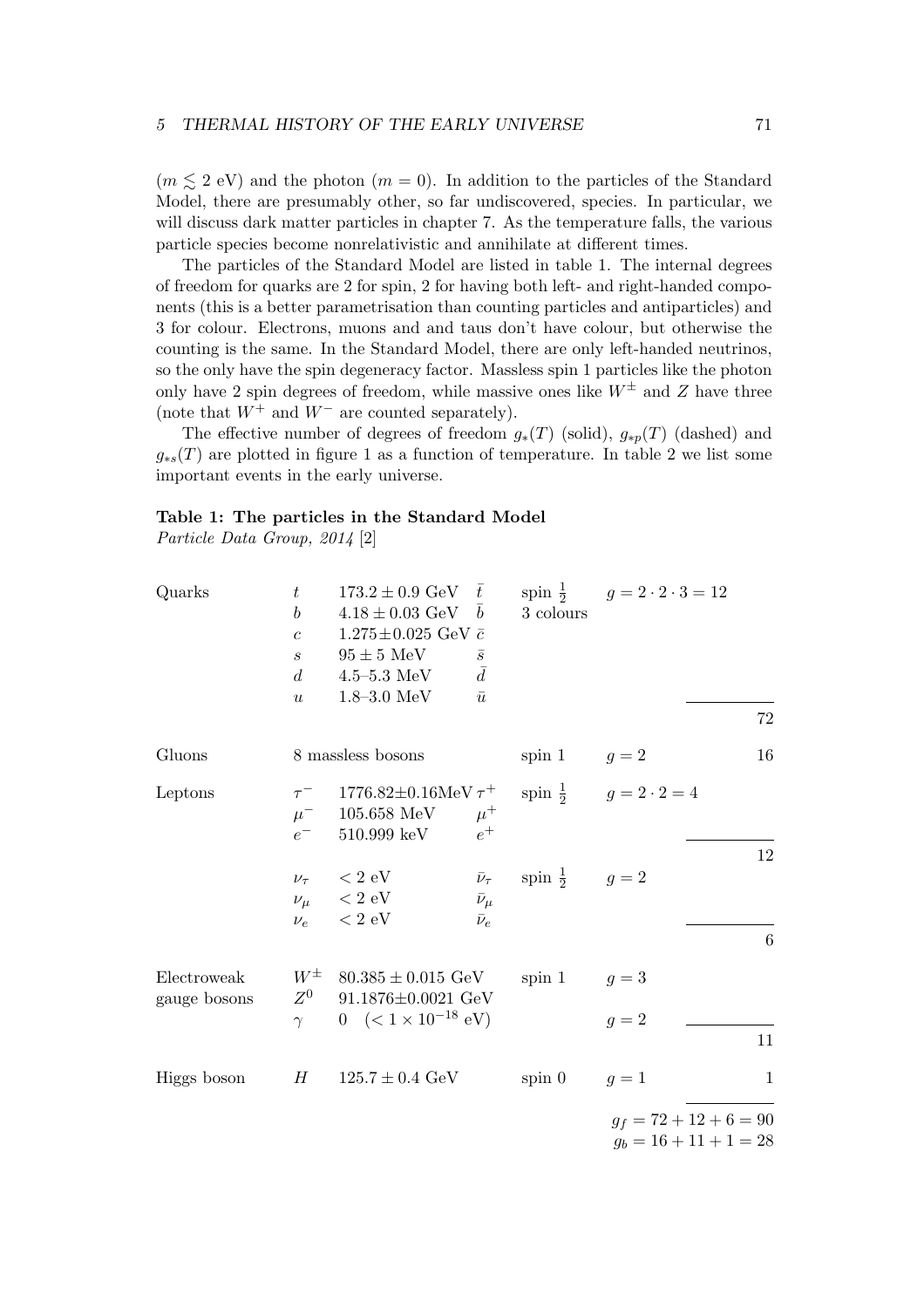

Figure 1: The functions  $g_*(T)$  (solid),  $g_{*p}(T)$  (dashed), and  $g_{*s}(T)$  (dotted) for Standard Model particle content.

For  $T > m_t = 173$  GeV, all known particles are relativistic. Adding up their internal degrees of freedom we get

|  | $g_b = 28$      | gluons 8×2, photons 2, $W^{\pm}$ and $Z^{0}$ 3×3, and Higgs 1          |
|--|-----------------|------------------------------------------------------------------------|
|  | $q_f = 90$      | quarks $12\times6$ , charged leptons $6\times2$ , neutrinos $3\times2$ |
|  | $q_*$ = 106.75. |                                                                        |

The electroweak (EW) crossover takes place at the temperature 160 GeV [1]. Sometimes this process is called the electroweak phase transition. However, in the Standard Model, it is a smooth crossover from one regime to another, and thermodynamic quantities remain continuous. In some extensions of the Standard Model, there is a phase transition, where the system is not in thermal equilibrium. This may have important cosmological consequences (in particular, it may determine the baryon-antibaryon asymmetry observed in the universe), depending on the way the electroweak phase transition happens. We will not discuss details of the electroweak crossover, for our purposes it is enough to know that  $g_*$  is the same before and after the transition, at least in the Standard Model. Going to earlier times and higher temperatures, we expect  $g_*$  to get larger than 106.75 as new physics and thus far unknown particle species comes to play.

Let us now follow the history of the universe starting at the time when the EW crossover has already happened. We have  $T \sim 160 \text{ GeV}, t \sim 10 \text{ ps}, \text{ and } t$ quark annihilation is ongoing. (Recall that the transition from relativistic to nonrelativistic behaviour is not complete until about  $T \approx m/6 \approx 30$  GeV.) The Higgs boson annihilates next, and then the gauge bosons  $W^{\pm}$  and  $Z^{0}$ . At  $T \sim 10 \text{ GeV}$ ,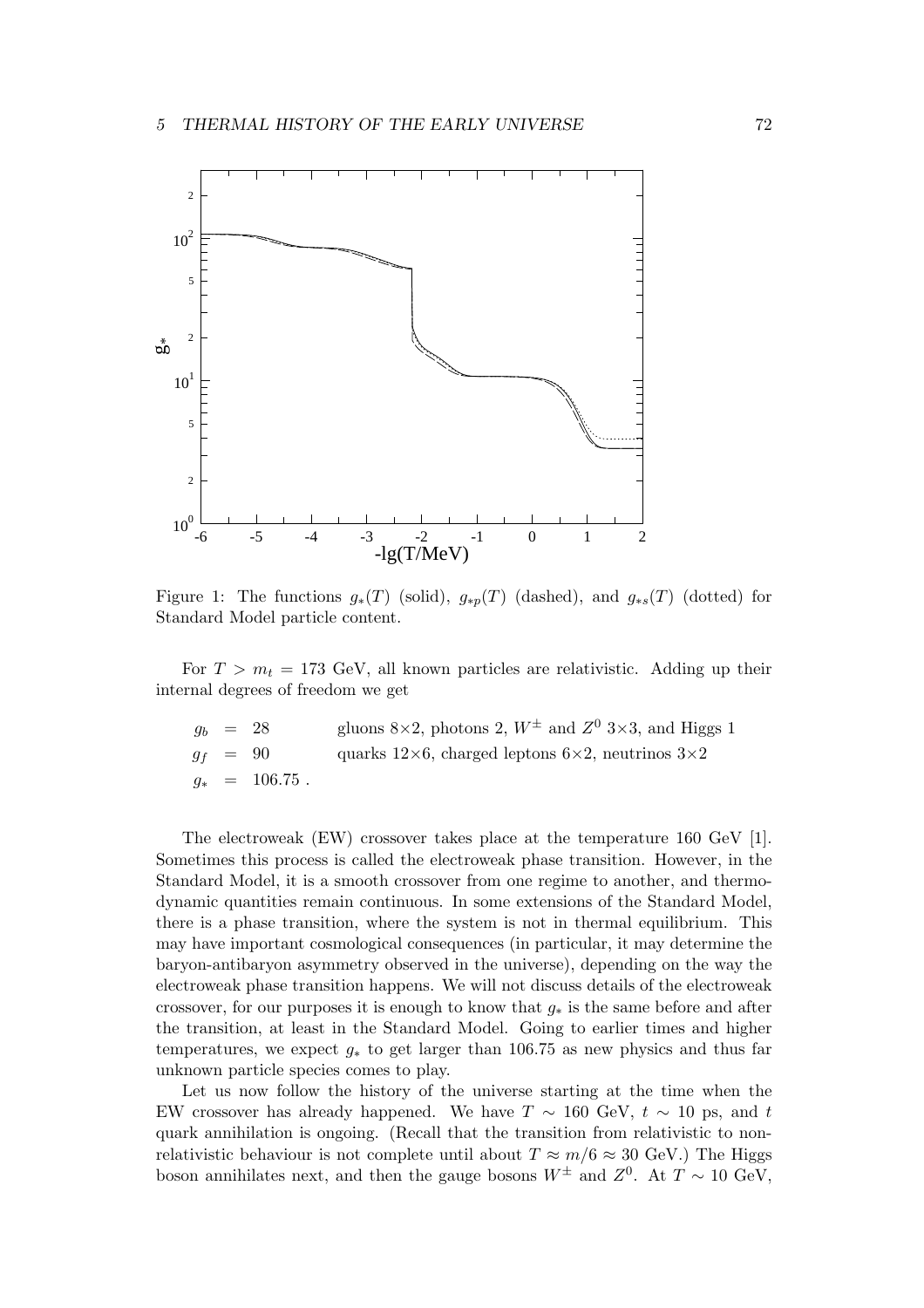| Electroweak crossover                | $T \sim 160 \text{ GeV}$                                            | $t \sim 10$ ps            |
|--------------------------------------|---------------------------------------------------------------------|---------------------------|
|                                      |                                                                     |                           |
| QCD crossover                        | $T\sim 100~\mathrm{MeV}$                                            | $t \sim 30 \mu s$         |
| Neutrino decoupling                  | $T \sim 1$ MeV                                                      | $t \sim 1$ s              |
| Electron-positron annihilation       | $T < m_e = 0.5 \text{ MeV}$                                         | $t \sim 10$ s             |
| Big Bang Nucleosynthesis             | $T \sim 50{\text -}100~\text{keV}$                                  | $t \sim 3\text{--}30$ min |
| Matter-radiation equality            | $T \sim 0.8$ eV = 9000 K $t \sim 50000$ yr                          |                           |
| $Recommendation + photon decoupling$ | $T \sim 0.3 \text{ eV} = 3000 \text{ K}$ $t \sim 380000 \text{ yr}$ |                           |

Table 2: Early universe events.

we have  $g_* = 86.25$ . Next the b and c quarks annihilate, followed by the  $\tau$  lepton. If the s quark would also have had time to annihilate, we would reach  $g_* = 51.25$ .

### 5.3 QCD crossover

In the middle of the s quark annihilation, something else happens, however: matter undergoes the QCD crossover (also called the quark–hadron crossover). This takes place at  $T \sim 100$  MeV,  $t \sim 30 \mu s$ . The colour forces between quarks and gluons become important, so the formulae for the energy density for free particles in chapter 4 no longer apply. The quarks and gluons form bound three-quark systems, called baryons, and quark-antiquark pairs, called mesons. (Together, these bound states of quarks are known as hadrons.) Baryons are fermions, mesons are bosons. After that, there are no more free quarks and gluons; the quark-gluon plasma has become a hadron plasma. The lightest baryons are the nucleons: the proton and the neutron. The lightest mesons are the pions:  $\pi^{\pm}$ ,  $\pi^0$ .

There are many different species of baryons and mesons, but all except pions are nonrelativistic below the QCD crossover temperature. Thus the only Standard Model particle species left in large numbers are pions, muons, electrons, neutrinos and photons. For pions,  $g = 3$ , so we have  $g_* = 17.25$ .

# Table 3: History of  $g_*(T)$

| all present               | 106.75 |                                                                                                                                                          |
|---------------------------|--------|----------------------------------------------------------------------------------------------------------------------------------------------------------|
| EW crossover              |        |                                                                                                                                                          |
| top annihilation          | 96.25  |                                                                                                                                                          |
| $H^0$                     | 95.25  |                                                                                                                                                          |
| $W^{\pm}$ , $Z^0$         | 86.25  |                                                                                                                                                          |
| bottom                    | 75.75  |                                                                                                                                                          |
| charm, $\tau^-$           | 61.75  |                                                                                                                                                          |
| QCD crossover             | 17.25  |                                                                                                                                                          |
| $\pi^{\pm}, \pi^0, \mu^-$ | 10.75  |                                                                                                                                                          |
| $e^-$ annihilation        | (7.25) |                                                                                                                                                          |
|                           |        | $(no \, effect)$<br>$(u,d,g \rightarrow \pi^{\pm,0}, \quad 37 \rightarrow 3)$<br>$e^{\pm}, \nu, \bar{\nu}, \gamma$ left<br>$2 + 5.25(4/11)^{4/3} = 3.36$ |

The above table gives the value  $g_*(T)$  would have after the annihilation is over, assuming the next annihilation would not have begun yet. In reality the annihilations overlap in many cases. The temperature value on the left is (apart from the crossover temperatures) the approximate mass of the particle in question and indicates roughly when the annihilation begins. The temperature is much smaller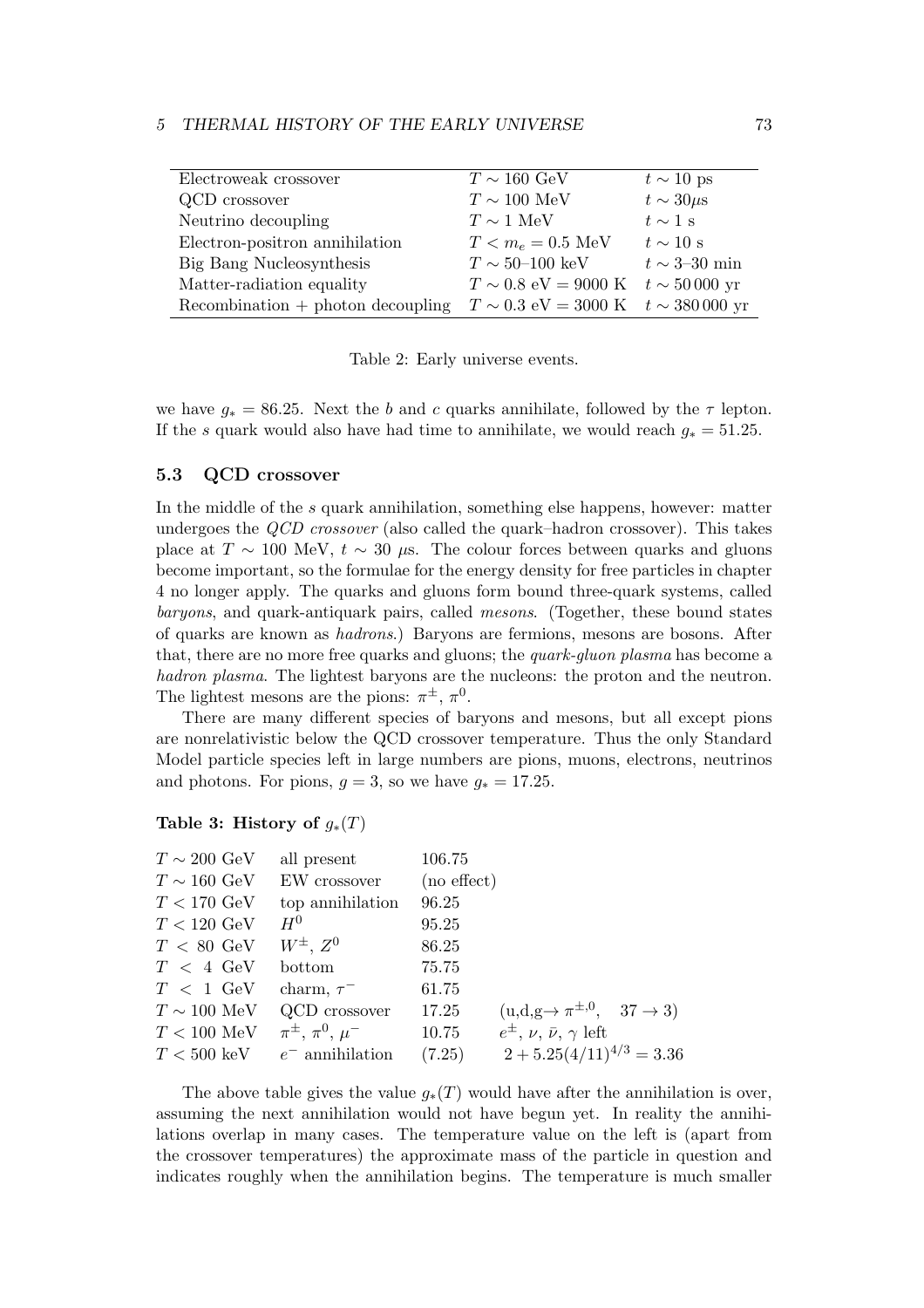when the annihilation ends. The top quark receives its mass in the EW crossover, so its annihilation does not begin before the crossover.

# 5.4 Neutrino decoupling and electron-positron annihilation

Soon after the QCD crossover, pions and muons annihilate and for  $T = 20$  MeV  $\rightarrow$  1 MeV, we have  $q_* = 10.75$ . Next the electrons annihilate, but to discuss the  $e^+e^-$  annihilation we need a bit more details.

So far we have assumed that all particle species have the same temperature, i.e. particle interactions keep them in thermal equilibrium. Neutrinos, however, feel only the weak interaction. The weak interaction is actually not that weak when particle energies are close to (or higher than) the masses of the  $W$  and  $Z$  bosons, which mediate the interaction. But as the temperature, and thus mean energy of particles, falls, the weak interaction becomes rapidly weaker.

A particle species falls out of chemical equilibrium when interactions become too weak to maintain it in touch with the other species as the universe expands. This happens when the *interaction rate*  $\Gamma$  becomes smaller than the expansion rate,  $\Gamma < H$ . The interaction rate  $\Gamma$  has units of 1/time, and it can be interpreted as the frequency of particle interactions. The limit  $\Gamma < H$  can roughly be understood as saying that if particles on average have less than one interaction per Hubble time, the distribution cannot keep up with the expansion. The interaction rate can be written as  $\Gamma = n \langle \sigma |v| \rangle$ , where n is number density of the particles,  $\sigma$  is interaction cross section, v is particle velocity and the brackets are average over the phase space. If the cross section is independent of velocity, we can take it out of the average. If the particles are ultrarelativistic, we can approximate  $|v| = 1$ , in which case we have simply  $\Gamma = n\sigma$ . The cross section has units of area, and it expresses the strength of the interaction<sup>2</sup>.

For the weak interaction processes relevant for neutrinos, the cross section is  $\sigma \sim G_F^2 T^2$ , where  $G_F \approx 1.17 \times 10^{-5} \text{ GeV}^{-2}$  is the Fermi constant. The interaction rate is then  $\Gamma = n\sigma v \sim G_F^2 T^5$ , where *n* is the number density and  $v \approx 1$  is typical neutrino velocity. According to the Friedmann equation,  $H \sim \sqrt{\rho/M_{\rm Pl}^2} \sim T^2/M_{\rm Pl}$ . So we have  $\Gamma/H \sim G_F^2 M_{\rm Pl} T^3 \sim (T/\text{ MeV})^3$ . So, neutrinos *decouple* close to  $T \sim 1$ MeV, after which they move practically freely, without interactions.

Even though neutrinos are no longer in chemical equilibrium, they remain in thermal equilibrium as long as the temperature of the particle soup also evolves like  $T \propto a^{-1}$ , so that  $T_{\nu} = T$ . However, annihilations will cause a deviation from  $T \propto a^{-1}$ . The next annihilation event is the electron-positron annihilation.

As the number of relativistic degrees of freedom is reduced, energy density and entropy are transferred from electrons and positrons to photons, but not to neutrinos, in the annihilation reactions

$$
e^+ + e^- \quad \rightarrow \quad \gamma + \gamma \; .
$$

The photons are thus heated relative to neutrinos (the photon temperature does not

<sup>2</sup>This terminology comes from particle physics. The idea is that if you consider a beam of classical particles randomly directed at a target with total area A, and classical particles take up an are  $\sigma$  of it, the probability of crossing a particle and hence interacting is  $\sigma/A$ .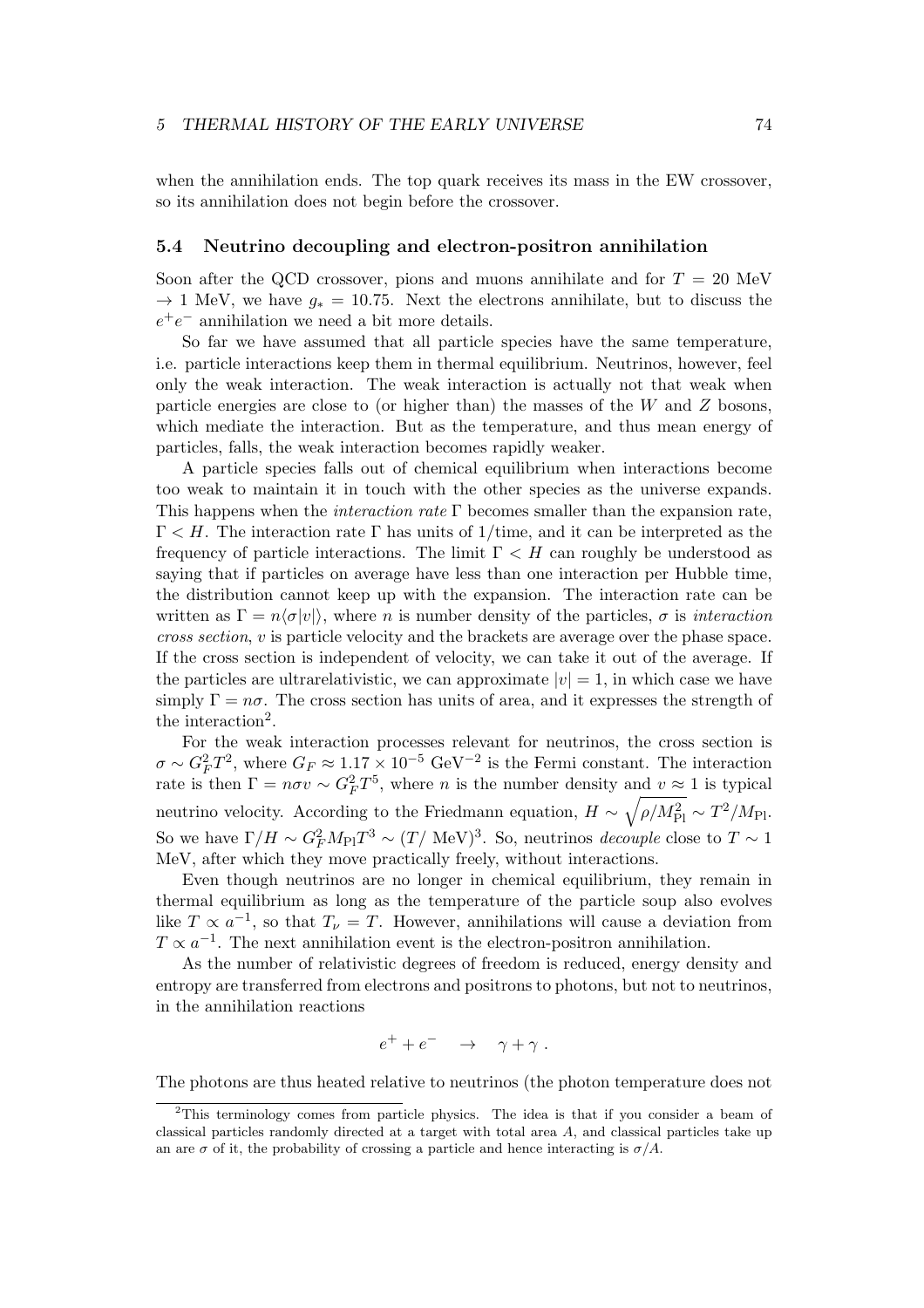fall as much). In the electron-positron annihilation,  $q_{*s}$  changes from

$$
g_{*s} = g_* = 2 + 3.5 + 5.25 = 10.75
$$
\n
$$
\gamma e^{\pm} \nu
$$
\n(5.5)

to

$$
g_{*s} = 2 + 5.25 \left(\frac{T_{\nu}}{T}\right)^3 \tag{5.6}
$$

For time 1 before the annihilation and time 2 after it, we have from (4.34)

$$
2a_2^3T_2^3 + 5.25a_2^3T_{\nu 2}^3 = 10.75a_1^3T_1^3 \tag{5.7}
$$

Before the electron-positron annihilation, the neutrino temperature was the same as the temperature of the other species, so  $a_1^3 T_1^3 = a_1^3 T_{\nu 1}^3 = a_2^3 T_{\nu 2}^3$ , where we have used the fact that  $T_{\nu} \propto a^{-1}$  throughout, since neutrinos are relativistic and they are not heated by the electron-positron annihilation. We thus have from (5.7)

$$
10.75 = 2\left(\frac{T}{T_{\nu}}\right)^3 + 5.25,
$$

from which we solve the neutrino temperature after  $e^+e^-$ -annihilation<sup>3</sup>,

$$
T_{\nu} = \left(\frac{4}{11}\right)^{\frac{1}{3}}T = 0.714T
$$
  
\n
$$
g_{*s}(T) = 2 + 5.25 \cdot \frac{4}{11} = 3.909
$$
  
\n
$$
g_{*}(T) = 2 + 5.25 \left(\frac{4}{11}\right)^{\frac{4}{3}} = 3.363.
$$
\n(5.8)

These relations remain true for the photon+neutrino background as long as the neutrinos stay ultrarelativistic  $(m_\nu \ll T)$ . The neutrinos are no longer in chemical or thermal equilibrium, but they are still in kinetic equilibrium, i.e. their distribution function has the thermal shape.

If the neutrinos masses were so small that they could be ignored, the above relation would apply even today, when the photon (the CMB) temperature is  $T =$  $T_0 = 2.725 \text{ K} = 0.2348 \text{ meV}$ , giving the neutrino background temperature  $T_{\nu 0} =$  $0.714 \cdot 2.725 \text{ K} = 1.945 \text{ K} = 0.1676 \text{ meV}$ . However, neutrino oscillation experiments in the 1990s established that neutrinos have masses which are at least in the meV range<sup>4</sup>, and there is an upper limit of about 2 eV from direct detection experiments and cosmology. Therefore, the neutrino background is non-relativistic today. As neutrinos become non-relativistic, they fall out of kinetic equilibrium, because the shape of the thermal distribution function is not preserved as the momenta redshift to the value  $p \sim m$ . Once neutrinos become very non-relativistic, with typical values of the momenta  $p \ll m$ , the distribution function again has the thermal shape, but with a different temperature scaling.

<sup>&</sup>lt;sup>3</sup>To be more precise, neutrino decoupling was not complete when  $e^+e^-$ -annihilation began, so some of the energy and entropy did leak to the neutrinos. Therefore the neutrino energy density after  $e^+e^-$ -annihilation is about 1.3% higher (at a given T) than the above calculation gives. The neutrino distribution also deviates slightly from kinetic equilibrium.

<sup>4</sup>Specifically, the oscillations show that the mass differences between the neutrinos are of the order meV. In principle, the lightest neutrino could be massless.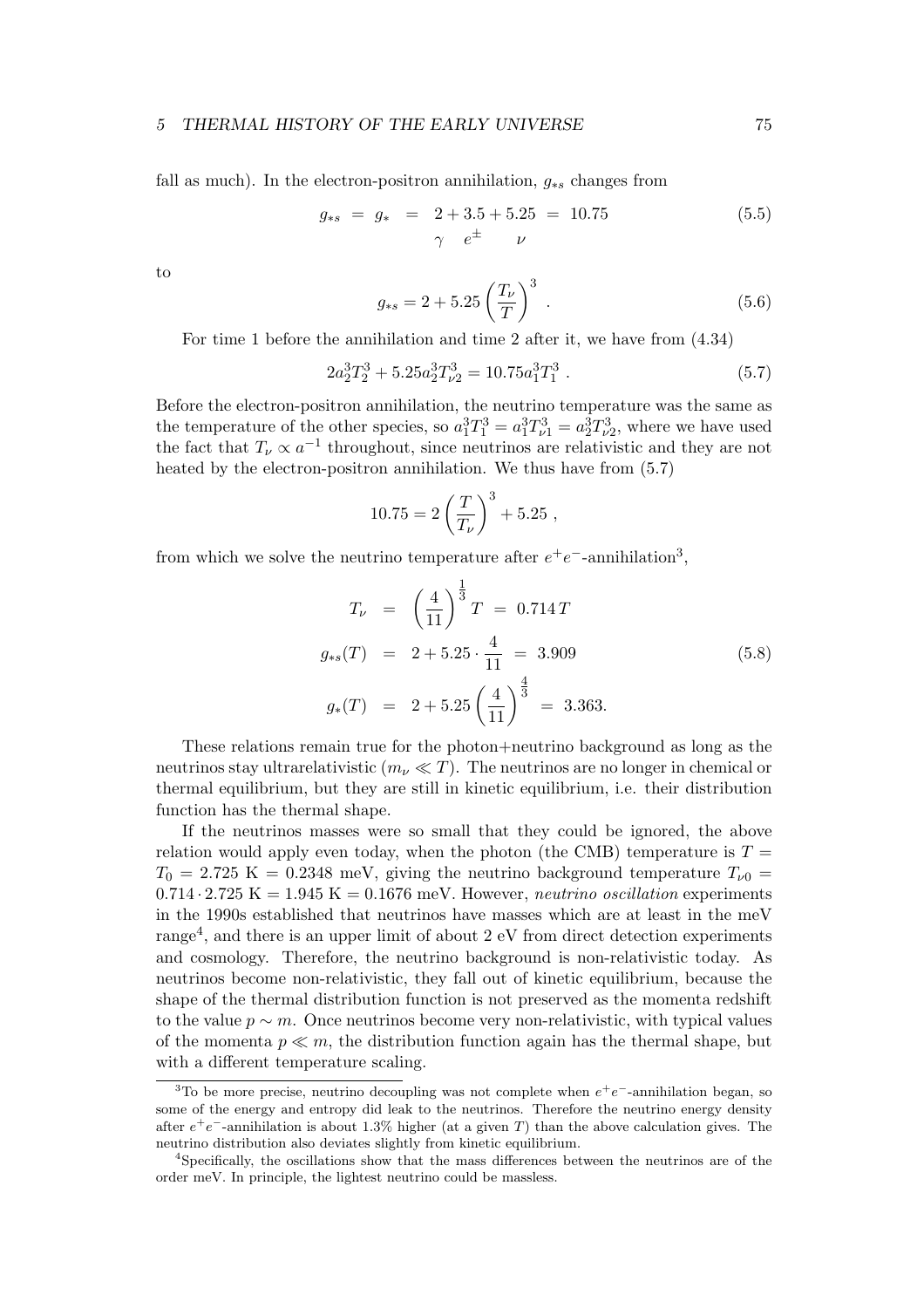

Figure 2: The evolution of the energy density, or rather,  $g_*(T)$ , and its different components through electron-positron annihilation. Since  $g_*(T)$  is defined as  $\rho/(\pi^2T^4/30)$ , where T is the photon temperature, the photon contribution appears constant. If we had plotted  $\rho/(\pi^2 T_\nu^4/30) \propto \rho a^4$  instead, the neutrino contribution would appear constant, and the photon contribution would increase at the cost of the electron-positron contribution, which would better reflect what is going on.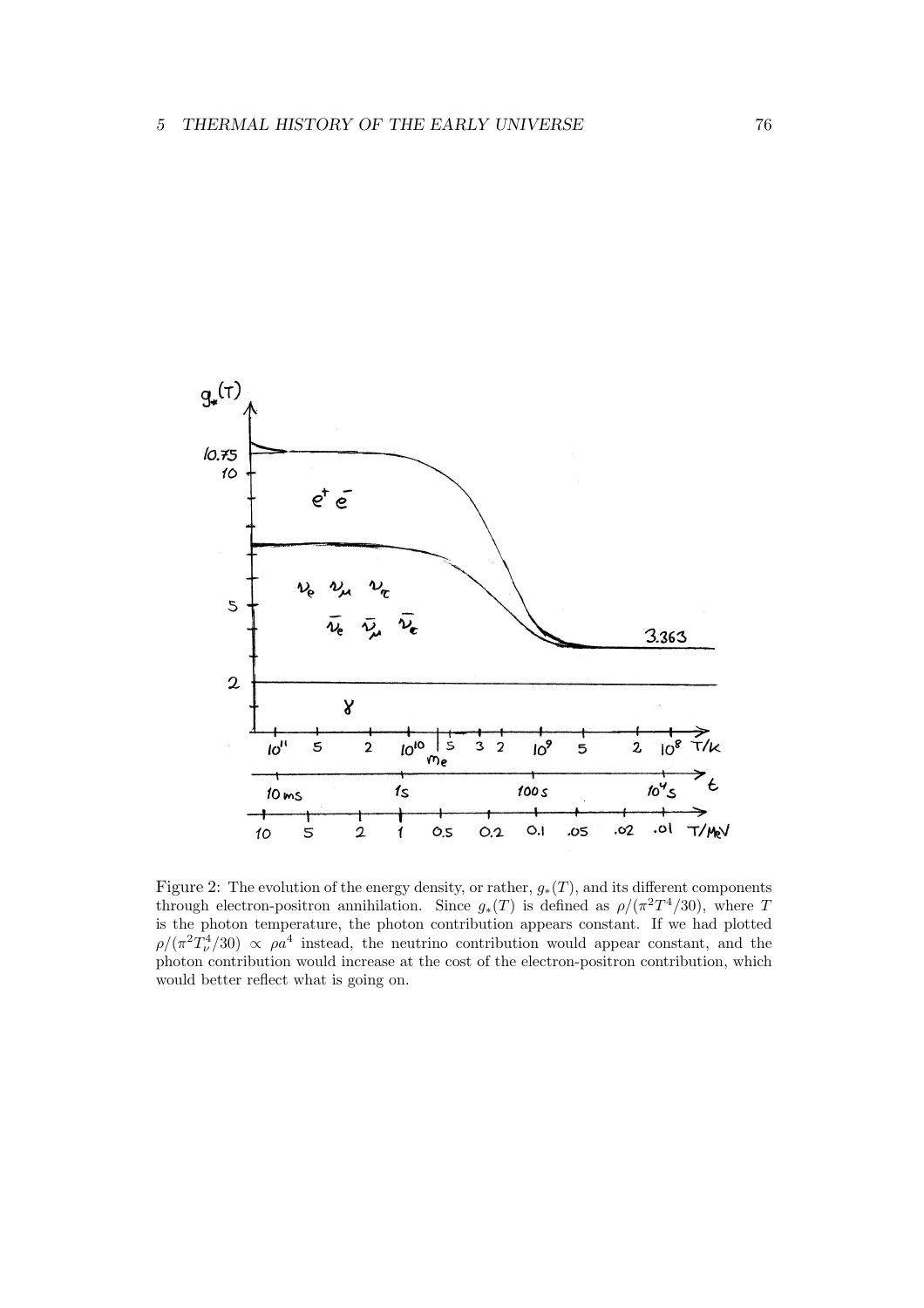# 5.5 Matter

We noted that the early universe is dominated by the relativistic particles, and we can forget the nonrelativistic particles when we are considering the dynamics of the universe. We followed one species after another becoming nonrelativistic and disappearing from the picture, until only photons (the cosmic background radiation) and neutrinos were left, and the neutrinos had stopped interacting.

We now return to look in more detail what happens to nucleons and electrons. We found that they annihilated with their antiparticles when the temperature fell below their respective rest masses. For nucleons, the annihilation began immediately after they were formed in the QCD crossover. There were however slightly more particles than antiparticles, and this small excess of particles was left over. (This has to be the case because we observe electrons and nucleons today – we'll be more quantitative in chapter 7.) This means that the chemical potential  $\mu_B$  associated with baryon number differs from zero (it is positive). Baryon number is a conserved quantity in the eras we are considering (though not before the electroweak crossover). Baryon number resides today in nucleons (protons and neutrons; since the proton is lighter than the neutron, free neutrons have decayed into protons, but there are neutrons in atomic nuclei) because they are the lightest baryons. The universe is electrically neutral, and the negative charge lies in the electrons, the lightest particles with negative charge. Therefore the number of electrons equals the number of protons.

We get the number densities etc. of the electrons and the nucleons from the equations of chapter 4. But what is the value of the chemical potential  $\mu$ ? For each species, we get  $\mu(T)$  from the conserved quantities<sup>5</sup>. The baryon number resides in the nucleons,

$$
n_{\rm B} = n_{\rm N} - n_{\bar{\rm N}} = n_{\rm p} + n_{\rm n} - n_{\bar{\rm p}} - n_{\bar{\rm n}}. \tag{5.9}
$$

Let us define the parameter  $\eta$ , the baryon-photon ratio today,

$$
\eta \equiv \frac{n_{\rm B}(t_0)}{n_{\gamma}(t_0)}\,. \tag{5.10}
$$

From observations we know that  $\eta \approx 6 \times 10^{-10}$ . (We will take a closer look at the observational value in the next chapter.) Since baryon number is conserved,  $n_{\rm B}V \propto n_{\rm B}a^3$  stays constant, so

$$
n_{\rm B} \propto a^{-3} \,. \tag{5.11}
$$

After electron-positron annihilation, we have  $n_{\gamma} \propto a^{-3}$ , so we get

$$
n_{\rm B}(T) = \eta n_{\gamma} = \eta \frac{2\zeta(3)}{\pi^2} T^3 \qquad \text{for } T \ll m_{\rm e} \; . \tag{5.12}
$$

We can put (5.11) and (5.12) together and replace  $a^{-3}$  using the relation (4.34) between the temperature and the scale factor to obtain

$$
n_{\rm B}(T) = \eta \frac{2\zeta(3)}{\pi^2} \frac{g_{*s}(T)}{g_{*s}(T_0)} T^3.
$$
\n(5.13)

<sup>&</sup>lt;sup>5</sup>In general, the recipe to find how the thermodynamical parameters evolve in the expanding FRW universe is to use the conservation laws of the conserved number densities, entropy conservation and the energy continuity equation to find how the number densities and energy densities evolve. The other thermodynamical parameters then evolve so as to satisfy these requirements.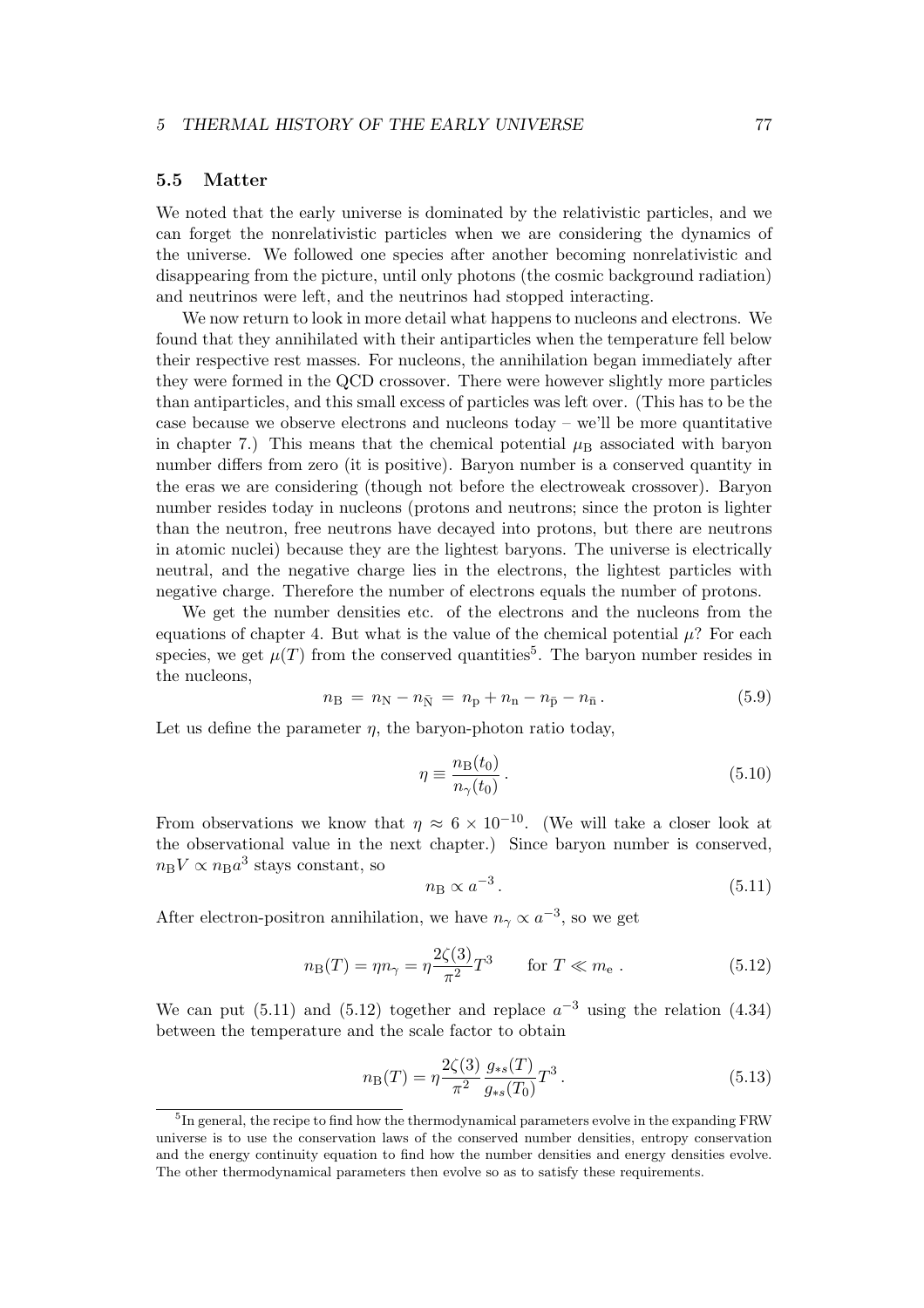For  $T < 10$  MeV we have

$$
n_{\bar{N}} \ll n_N
$$
 and  $n_N \equiv n_n + n_p = n_B$ .

In the next chapter, we will discuss big bang nucleosynthesis, i.e. how the protons and neutrons form atomic nuclei. Approximately one quarter of all nucleons (all neutrons and roughly the same number of protons) form nuclei  $(A > 1)$  and three quarters remain as free protons. Let us denote by  $n_p^*$  and  $n_n^*$ n the total number densities of protons and neutrons including those in nuclei (and also those in atoms), whereas we shall use  $n_{\rm p}$  and  $n_{\rm n}$  for the number densities of *free* protons and neutrons, which are not bound to each other or electrons. We thus write

$$
n_{\rm N}^* \equiv n_{\rm n}^* + n_{\rm p}^* = n_{\rm B}.
$$

In the same manner, for  $T < 10 \text{ keV}$  we have

$$
n_{\rm e^+}\ll n_{\rm e^-} \qquad\text{and}\qquad n_{\rm e^-}=n^*_{\rm p}\,.
$$

At this time ( $T \sim 10 \text{ keV} \rightarrow 1 \text{ eV}$ ) the universe contains a relativistic photon and neutrino background ("radiation") and nonrelativistic free electrons, protons, and nuclei ("matter"). Since  $\rho \propto a^{-4}$  for radiation, but  $\rho \propto a^{-3}$  for matter, the energy density in radiation falls eventually below the energy density in matter—the universe becomes matter-dominated.

The above discussion is in terms of the known particle species. Today there is much indirect observational evidence for the existence of what is called *cold dark mat*ter (CDM), which presumably consists of some yet undiscovered species of particles. The CDM particles interact weakly with normal matter (they decouple early), and their energy density contribution should be small deep in the radiation-dominated era, so they do not affect the above discussion much. They become nonrelativistic early and dominate the matter density of the universe today (there is about five to six times as much mass in CDM as there is in baryons). Thus CDM causes the universe to become matter-dominated earlier than if the matter consisted of nucleons and electrons only. The CDM will be important later when we discuss the formation of structures in the universe. The time of matter-radiation equality  $t_{eq}$  is calculated in an exercise at the end of this chapter.

# 5.6 Recombination

Radiation (photons) and matter (electrons, protons, and nuclei) remained in thermal equilibrium for as long as there were lots of free electrons. When the temperature became low enough the electrons and nuclei combined to form neutral atoms, an event known as *recombination*<sup>6</sup>, and the density of free electrons fell sharply. The photon mean free path grew rapidly and became longer than the horizon distance. Thus the universe became transparent. Photons and matter decoupled, i.e. their interaction was no longer able to maintain them in thermal equilibrium with each other. After this, by  $T$  we refer to the photon temperature. Today, these photons are the CMB, and  $T = T_0 = 2.725$  K. (After photon decoupling, the matter temperature

 ${}^{6}$ This is the first time when nuclei and electrons combine, so the term *recombination*, adopted from chemistry, is somewhat of a misnomer.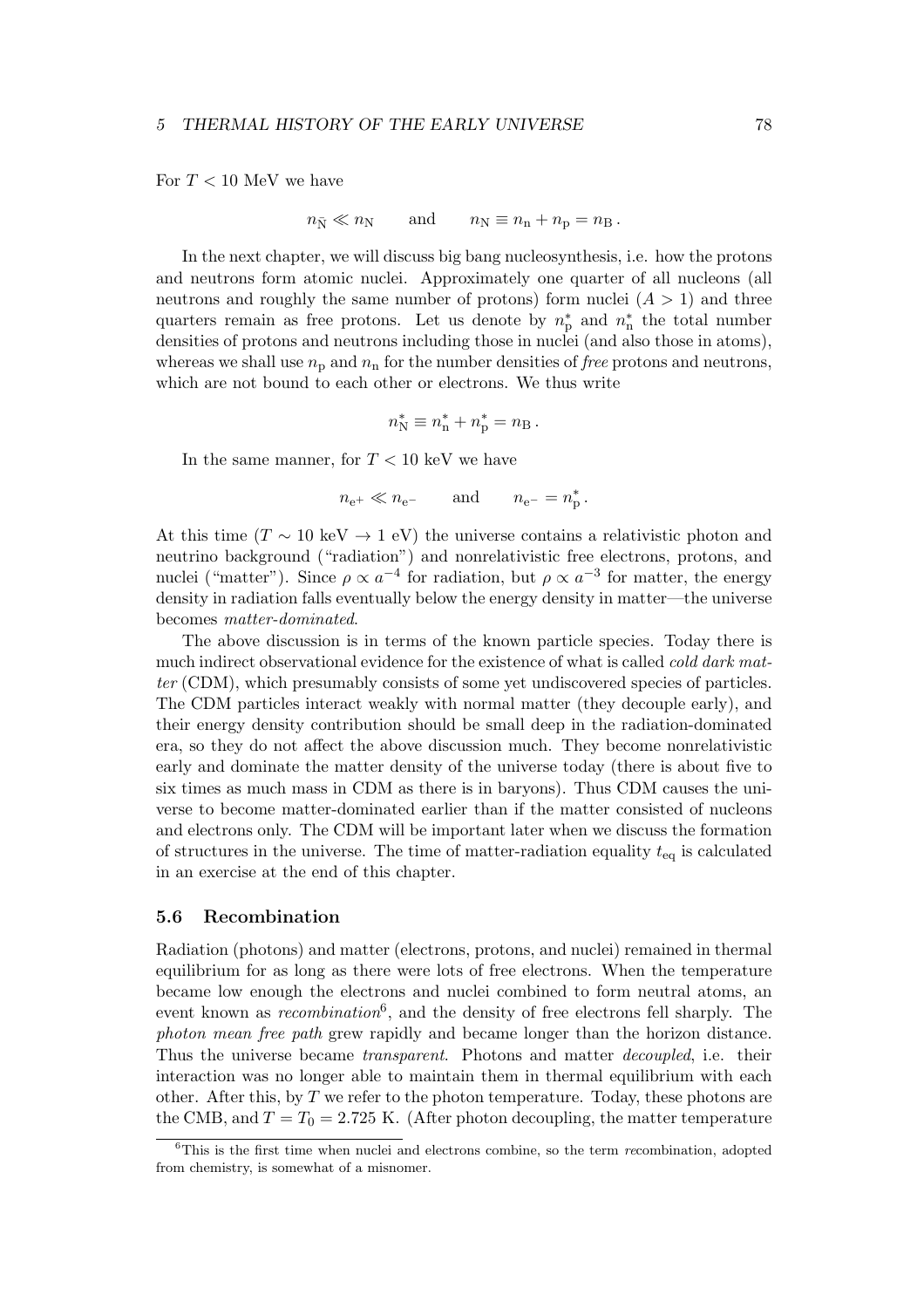fell at first faster than the photon temperature, but structure formation then heated up the matter to different temperatures in different places.)

The relevant interaction here is not weak interaction, as in the case of the neutrinos, but instead electromagnetic interaction between photons and electrons. The interaction rate is  $\Gamma \sim n_e \sigma_T$ , where  $\sigma_T = \frac{8\pi}{3} \alpha^2/m_e^2 \approx 2 \times 10^{-3} \text{ MeV}^{-2}$  is the Thomson cross-section, and  $\alpha \approx 1/137$  is the electromagnetic coupling constant. (The  $1/m^2$  factor shows that interactions between photons and nuclei are not important, as they are suppressed by the large masses of the nuclei.) Finding the photon decoupling era is a bit more involved than in the neutrino case, as the evolution of the electron number density is more complicated.

To simplify the discussion, let us ignore other nuclei than protons (over 90%, by number, of the nuclei are protons, and almost all the rest are <sup>4</sup>He nuclei). Let us denote the number density of *free* protons by  $n_p$ , free electrons by  $n_e$ , and hydrogen atoms by  $n_{\rm H}$ . Since the universe is electrically neutral,  $n_{\rm p} = n_{\rm e}$ . The conservation of baryon number gives  $n<sub>B</sub> = n<sub>p</sub> + n<sub>H</sub>$ . From chapter 4 we have

$$
n_i = g_i \left(\frac{m_i T}{2\pi}\right)^{3/2} e^{\frac{\mu_i - m_i}{T}}.
$$
 (5.14)

For as long as the reaction

$$
p + e^- \leftrightarrow H + \gamma \tag{5.15}
$$

is in chemical equilibrium the chemical potentials are related by  $\mu_{\rm p} + \mu_{\rm e} = \mu_{\rm H}$  (since  $\mu_{\gamma} = 0$ ). Using this we get the relation

$$
n_{\rm H} = \frac{g_{\rm H}}{g_{\rm p}g_{\rm e}} n_{\rm p} n_{\rm e} \left(\frac{m_{\rm e}T}{2\pi}\right)^{-3/2} e^{B/T},\tag{5.16}
$$

between the number densities. Here  $B = m_{\rm p} + m_{\rm e} - m_{\rm H} = 13.6$  eV is the binding energy of hydrogen. The numbers of internal degrees of freedom are  $g_p = g_e = 2$ ,  $g_{\rm H} = 4$ . Outside the exponent we approximated  $m_{\rm H} \approx m_{\rm p}$ . Defining the fractional ionisation

$$
x \equiv \frac{n_{\rm p}}{n_{\rm B}} \,,\tag{5.17}
$$

equation (5.16) becomes

$$
\frac{1-x}{x^2} = \frac{4\sqrt{2}\,\zeta(3)}{\sqrt{\pi}}\eta\left(\frac{T}{m_e}\right)^{3/2}e^{B/T},\tag{5.18}
$$

the Saha equation for ionisation in thermal equilibrium. When  $B \ll T \ll m_e$ , the RHS  $\ll 1$ , so  $x \sim 1$ , and almost all protons and electrons are free. As temperature falls,  $e^{B/T}$  grows, but since both  $\eta$  and  $(T/m_e)^{3/2}$  are  $\ll 1$ , the temperature needs to fall to  $T \ll B$ , before the whole expression becomes large ( $\sim 1$  or  $\gg 1$ ).

The ionisation fraction at first follows the equilibrium result of (5.18) closely, but as this equilibrium fraction begins to fall rapidly, the true ionisation fraction begins to lag behind. As the number densities of free electrons and protons fall, it becomes more difficult for them to find each other to "recombine", and they are no longer able to maintain chemical equilibrium for the reaction (5.15). To find the correct ionisation evolution,  $x(t)$ , requires then a more complicated calculation involving the reaction cross section of this reaction. See figures 3 and 4.

Although the equilibrium formula is thus not enough to give us the true ionisation evolution, its benefit is twofold: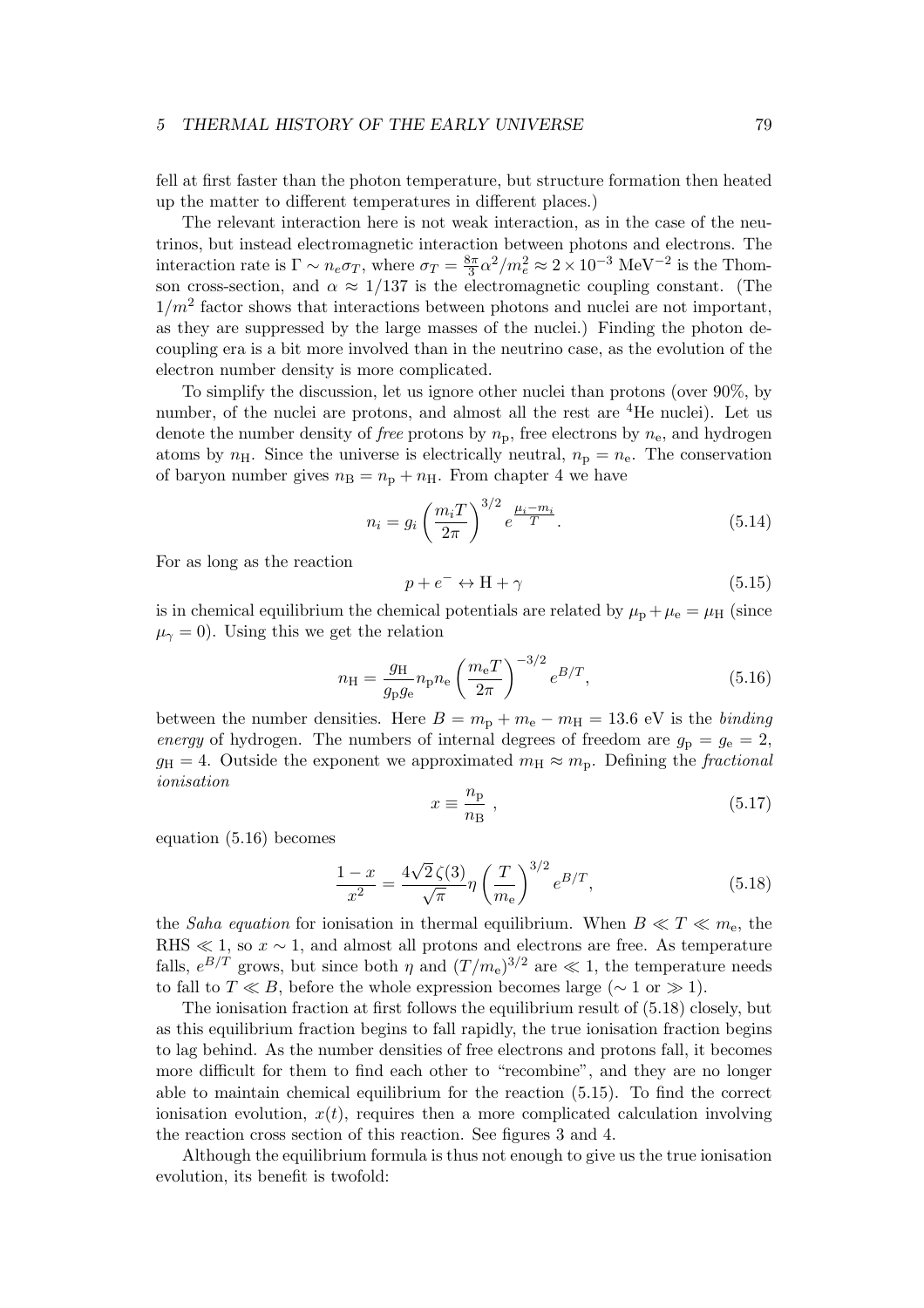

Figure 3: Recombination. In the top panel the dashed curve gives the equilibrium ionisation fraction as given by the Saha equation. The solid curve is the true ionisation fraction, calculated using the actual reaction rates (original calculation by Peebles). You can see that the equilibrium fraction is followed at first, but then the true fraction lags behind. The bottom panel shows the free electron number density  $n_e$  and the photon mean free path  $\lambda_{\gamma}$ . The latter is given in comoving units, i.e., the distance is scaled to the corresponding present distance. This figure is for  $\eta = 8.22 \times 10^{-10}$ . (Figure by R. Keskitalo.)



Figure 4: Same as figure 3, but with a logarithmic scale for the ionisation fraction, and the redshift scale extended to present time ( $z = 0$  or  $1 + z = 1$ ). You can see that a residual ionisation  $x \sim 10^{-4}$  remains. This figure does not include reionisation, which happened around  $z \sim 10$ . (Figure by R. Keskitalo.)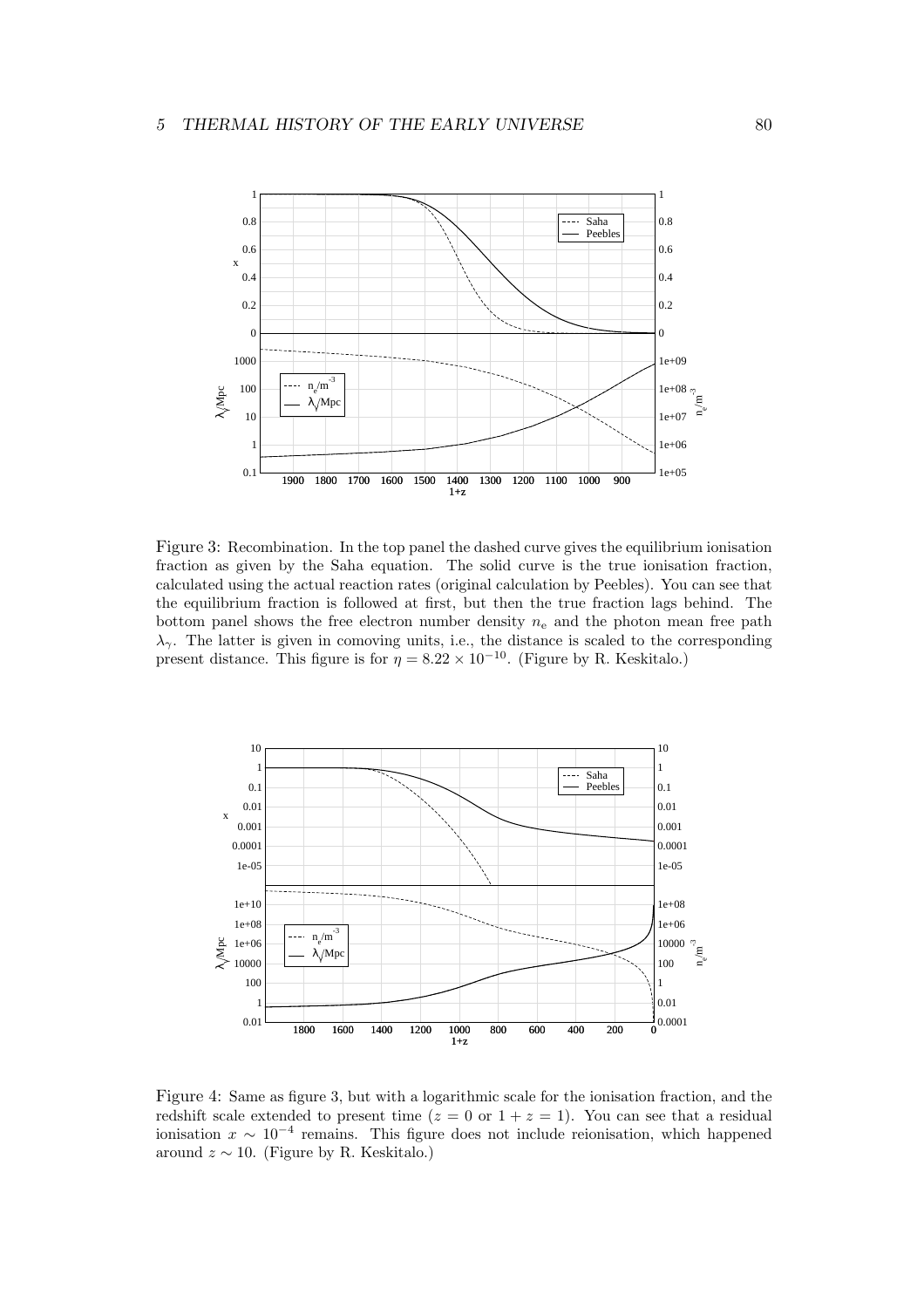- 1. It tells us when recombination begins. While the equilibrium ionisation changes only very slowly, it is easy to stay in equilibrium. Thus things won't start to happen until the equilibrium fraction begins to change a lot.
- 2. It gives the initial conditions for the more complicated calculation that will give the true evolution.

A similar situation holds for many other events in the early universe, e.g. big bang nucleosynthesis.

Recombination is not instantaneous. Let us define the recombination temperature  $T_{\text{rec}}$  as the temperature where  $x = 0.5$ . Now  $T_{\text{rec}} = T_0(1 + z_{\text{rec}})$  since  $1 + z = a^{-1}$ and the photon temperature falls as  $T \propto a^{-1}$ . (Since  $\eta \ll 1$ , the energy release in recombination is negligible compared to  $\rho_{\gamma}$ ; and after photon decoupling photons travel freely maintaining kinetic equilibrium with  $T \propto a^{-1}$ .)

We get (for  $\eta \sim 10^{-9}$ )

$$
T_{\text{rec}} \sim 0.3 \text{ eV}
$$
  

$$
z_{\text{rec}} \sim 1300.
$$

You might have expected that  $T_{\text{rec}} \sim B$ . Instead we found  $T_{\text{rec}} \ll B$ . The main reason for this is that  $\eta \ll 1$ . This means that there are very many photons for each hydrogen atom. Even when  $T \ll B$ , the high-energy tail of the photon distribution contains photons with energy  $E > B$  so that they can ionise a hydrogen atom.

The photon decoupling takes place somewhat later, at  $T_{\text{dec}} \equiv (1 + z_{\text{dec}})T_0$ , when the ionisation fraction has fallen enough. We define the photon decoupling time to be the time when the photon mean free path exceeds the Hubble distance. The numbers are roughly

$$
T_{\text{dec}} \sim 3000 \text{ K} \sim 0.26 \text{ eV}
$$
  

$$
z_{\text{dec}} \sim 1100.
$$

The decoupling means that the recombination reaction can no more keep the ionisation fraction on the equilibrium track, but instead we are left with a residual ionisation of  $x \sim 10^{-4}$ .

A long time later (at  $z \sim 10$ ) the first stars form, and their radiation reionises the gas that is left in interstellar space. The gas has now such a low density, however, that the universe remains transparent.

Exercise: Transparency of the universe. We say the universe is transparent when the photon mean free path  $\lambda_{\gamma}$  is larger than the Hubble length  $l_H = H^{-1}$ , and opaque when  $\lambda_{\gamma} < l_H$ . The photon mean free path is determined mainly by the scattering of photons by free electrons, so that  $\lambda_{\gamma} = 1/(\sigma_T n_e)$ , where  $n_e = xn_e^*$ is the number density of free electrons,  $n_e^*$  $e^*$  is the total number density of electrons, and  $x$  is the ionisation fraction. The cross section for photon-electron scattering is independent of energy for  $E_{\gamma} \ll m_e$  and is then called the Thomson cross section,  $\sigma_T = \frac{8\pi}{3} (\alpha/m_e)^2$ , where  $\alpha$  is the fine-structure constant. In recombination x falls from 1 to  $10^{-4}$ . Show that the universe is opaque before recombination and transparent after recombination. (Assume the recombination takes place between instantly at  $z = 1300$ . You can assume a matter-dominated universe—see below for parameter values.) The interstellar matter gets later reionised (to  $x \sim 1$ ) by the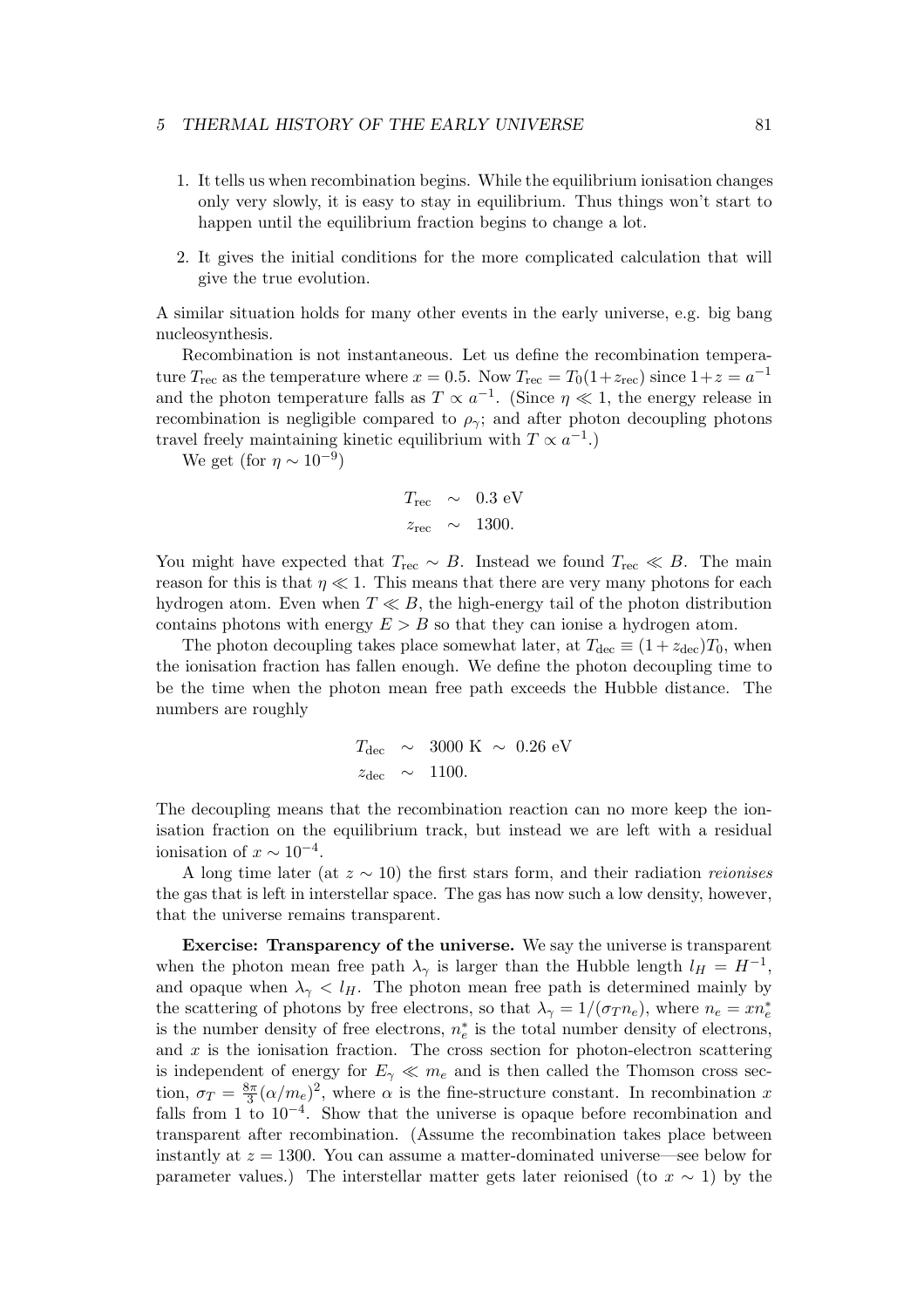

Figure 5: The CMB frequency spectrum as measured by the FIRAS instrument on the COBE satellite [3]. This first spectrum from FIRAS is based on just 9 minutes of measurements. The CMB temperature estimated from it was  $T = 2.735 \pm 0.060$  K. The final result from FIRAS is  $T = 2.725 \pm 0.002$  K (95% confidence) [4]. Using data from other experiments as well, the best current value is  $T_0 = 2.72548 \pm 0.00057$  K (68% confidence) [5].

light from the first stars. What is the earliest redshift when this can happen without making the universe opaque again? (You can assume that most ( $\sim$  all) matter has remained interstellar.) Calculate for  $\Omega_{m0} = 1.0$  and  $\Omega_{m0} = 0.3$  (note that  $\Omega_m$ includes nonbaryonic matter). Use  $\Omega_{\Lambda} = 0$ ,  $h = 0.7$  and  $\eta = 6 \times 10^{-10}$ .

The photons in the cosmic background radiation have thus travelled almost without scattering through space all the way since we had  $T = T_{\text{dec}} \sim 1090 T_0$ .<sup>7</sup> When we look at this cosmic background radiation we thus see the universe (its faraway parts near our horizon) as it was at that early time. Because of the redshift, these photons which were then largely in the visible part of the spectrum, have now become microwave photons, so this radiation is now called the cosmic microwave background (CMB). It still maintains the thermal equilibrium distribution. This was confirmed to high accuracy by the FIRAS (Far InfraRed Absolute Spectrophotometer) instrument on the COBE (Cosmic Background Explorer) satellite in 1989. John Mather received the 2006 Physics Nobel Prize for this measurement of the CMB frequency (photon energy) spectrum, see figure 5.<sup>8</sup>

We shall now, for a while, stop the detailed discussion of recombination and photon decoupling. The universe is about 380 000 years old at decoupling. Next, gravitationally bound structures start to form as gravity attracts matter into overdense regions. Before photon decoupling the radiation pressure from photons pre-

 $7$ The probability for a photon to have one or more scatterings between decoupling and today is about 10%.

<sup>&</sup>lt;sup>8</sup>He shared the prize with George Smoot, who got it for the discovery of the CMB anisotropy with the DMR instrument on the same satellite. We will discuss the CMB anisotropy in the second part of the course.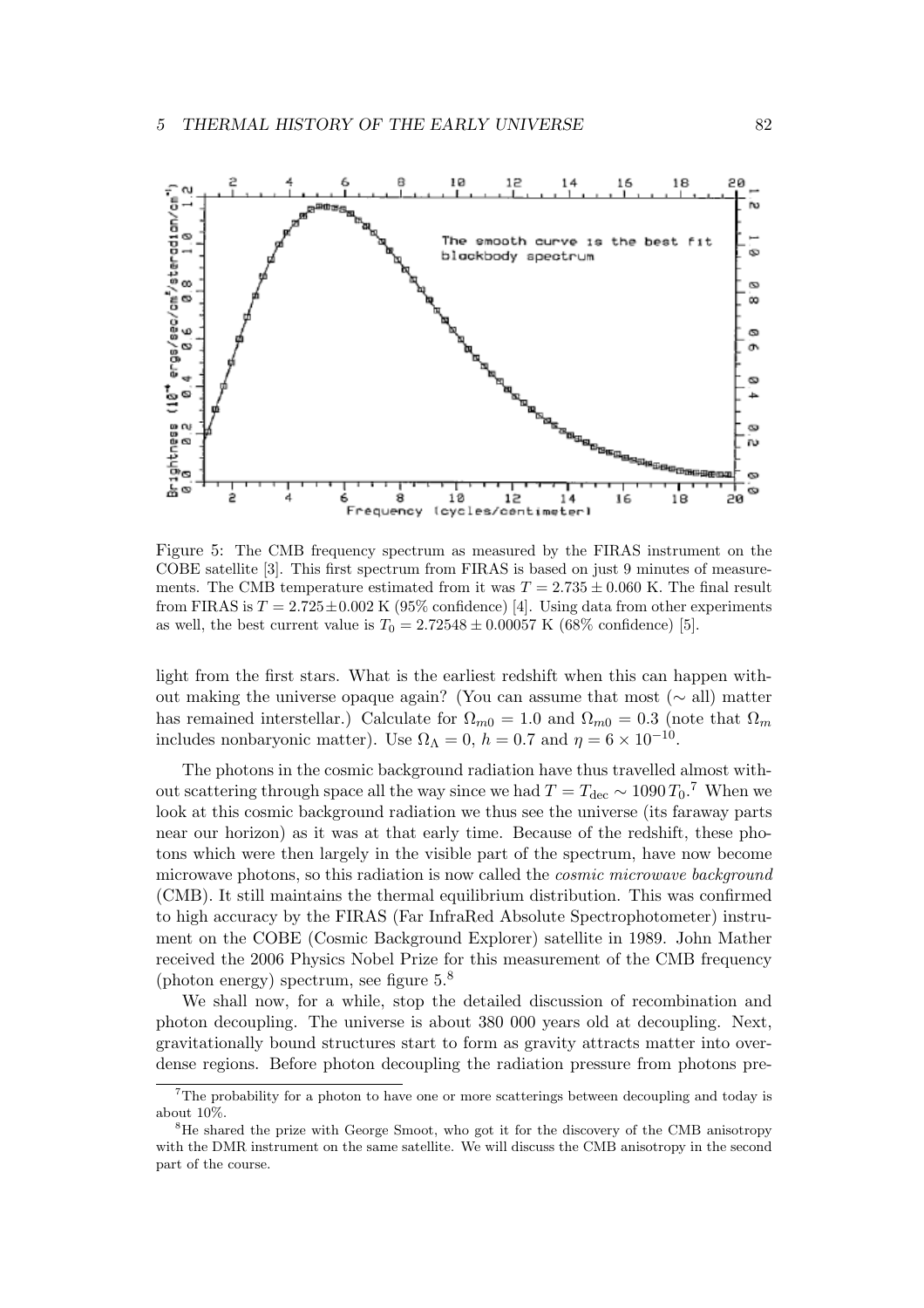vented this. But before going to the physics of structure formation, we discuss some earlier events (big bang nucleosynthesis, dark matter decoupling and inflation) in more detail.

# 5.7 The Dark Ages

How would the universe after recombination appear to an observer with human eyes? At first one would see a uniform glow everywhere, since the wavelengths of many of the CMB photons are in the visible range, though the peak is in the infrared. (It would also feel rather hot, 3000 K). As time goes on, this glow gets dimmer and dimmer as the photons redshift towards the infrared, and after a few million years it gets completely dark, as photons even deep into the tail of the Planck distribution are redshifted into the infrared. There are no stars yet. This era is often called the Dark Ages of the universe. It lasts dozens of millions of years. While it lasts, it gets colder and colder. In the dark, however, masses are gathering together. And then, one by one, the first stars light up.

It seems that the starformation rate peaked between redshifts  $z = 1$  and  $z = 2$ . Thus the universe at a few billion years was brighter than it is today, since the brightest stars are short-lived, and the galaxies were closer to each other back then.<sup>9</sup>

# 5.8 The radiation and neutrino backgrounds

While the starlight is more visible to us than the cosmic microwave background, it's average energy and photon number density in the universe is much less. Thus the photon density is essentially given by the CMB. The number density of CMB photons today  $(T_0 = 2.725 \text{ K})$  is

$$
n_{\gamma 0} = \frac{2\zeta(3)}{\pi^2} T_0^3 = 410.5 \text{ photons/cm}^3 \tag{5.19}
$$

and the energy density is

$$
\rho_{\gamma 0} = \frac{\pi^2}{15} T_0^4 = 2.701 T_0 n_{\gamma 0} = 4.641 \times 10^{-31} \text{kg/m}^3. \tag{5.20}
$$

Since the critical density today is

$$
\rho_{c0} = \frac{3H_0^2}{8\pi G} = h^2 \cdot 1.8788 \times 10^{-26} \text{kg/m}^3 \tag{5.21}
$$

we get for the photon density parameter

$$
\Omega_{\gamma 0} \equiv \frac{\rho_{\gamma 0}}{\rho_{c0}} = 2.47 \times 10^{-5} h^{-2} . \qquad (5.22)
$$

While relativistic, neutrinos contribute another radiation component

$$
\rho_{\nu} = \frac{7N_{\nu}}{8} \frac{\pi^2}{15} T_{\nu}^4 \tag{5.23}
$$

<sup>&</sup>lt;sup>9</sup>Though note that galaxies seen from far away are rather faint objects, difficult to see with the unaided eye. If you were suddenly transported to a random location in the present universe, you might not be able to see anything. To enjoy the spectacle, our hypothetical observer should be located within a forming galaxy, or have a good telescope.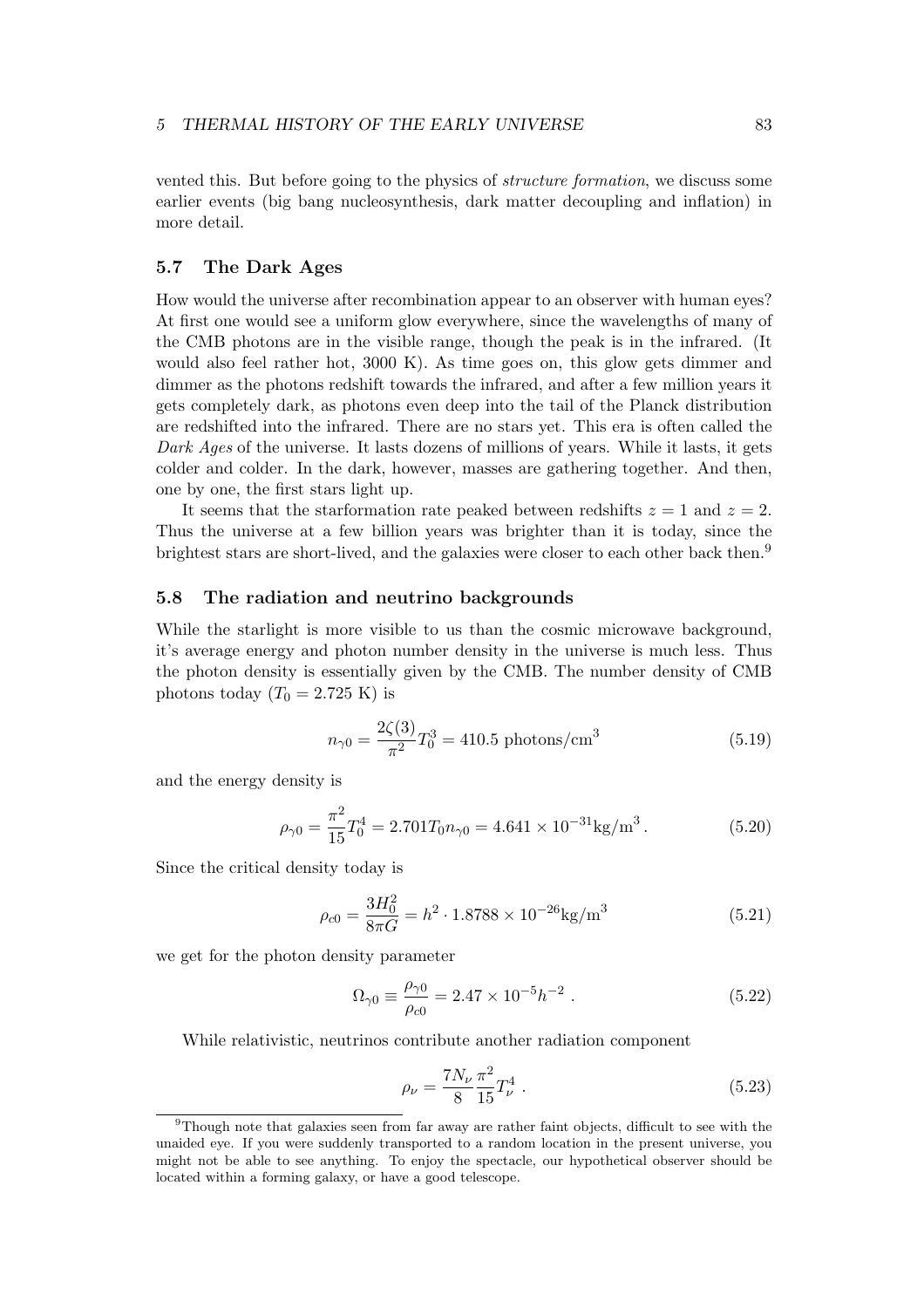After  $e^+e^-$  annihilation this gives

$$
\rho_{\nu} = \frac{7N_{\nu}}{8} \left(\frac{4}{11}\right)^{\frac{4}{3}} \rho_{\gamma} , \qquad (5.24)
$$

where  $N_{\nu}$  is the number of neutrino species.

When the number of (light) neutrino species was not yet known from colliders, cosmology was used to constrain it. Big bang nucleosynthesis is sensitive to the expansion rate in the early universe, and that depends on the energy density. Observations require  $2.7 < N_{\nu} < 3.1$  [6] (though this limit is somewhat dependent on the precise assumptions about the cosmological model). Actually any new particle species that would be relativistic around nucleosynthesis ( $T \sim 50 \text{ keV} - 1 \text{ MeV}$ ) and would thus contribute to the expansion rate through its energy density, but which would not interact directly with nuclei and electrons, would have the same effect. The presence of such unknown particles at BBN is thus rather constrained.

If we take (5.24) to define  $N_{\nu}$ , but then take into account the extra contribution to  $\rho_{\nu}$  from energy leakage during  $e^+e^-$ -annihilation (and some other small effects), we get (as a result of years of hard work by many theorists)

$$
N_{\nu} = 3.046 \tag{5.25}
$$

(This does not mean that there are 3.046 neutrino species, but that the total energy density in neutrinos is 3.046 times as much as the energy density one neutrino species would contribute had it decoupled completely before  $e^+e^-$  annihilation.)

If neutrinos were still relativistic today, the neutrino density parameter would be

$$
\Omega_{\nu 0} = \frac{7N_{\nu}}{22} \left(\frac{4}{11}\right)^{\frac{1}{3}} \Omega_{\gamma 0} = 1.71 \times 10^{-5} h^{-2} ,\qquad (5.26)
$$

so the total radiation density parameter would be

$$
\Omega_{r0} = \Omega_{\gamma 0} + \Omega_{\nu 0} = 4.18 \times 10^{-5} h^{-2} \sim 10^{-4} . \tag{5.27}
$$

We thus confirm the claim in chapter 3 that the radiation component can be ignored in the Friedmann equation, except in the early universe. The combination  $\Omega_i h^2$  is denoted by  $\omega_i$ , so we have

$$
\omega_{\gamma} = 2.47 \times 10^{-5} \tag{5.28}
$$

$$
\omega_{\nu} = 1.71 \times 10^{-5} \tag{5.29}
$$

$$
\omega_r = \omega_\gamma + \omega_\nu = 4.18 \times 10^{-5} \,. \tag{5.30}
$$

As noted earlier, neutrinos have masses in the meV to eV range. Thus neutrinos are nonrelativistic today and count as matter, not radiation, so the above result for the neutrino energy density does not apply. However, unless the neutrino masses are above 0.2 eV, they would still have been relativistic, and counted as radiation, at the time of recombination and matter-radiation equality. While the neutrinos are relativistic, we get neutrino energy density

$$
\rho_{\nu} = \Omega_{\nu 0} \rho_{c0} a^{-4} \tag{5.31}
$$

using  $\Omega_{\nu 0}$  from (5.26), even though  $\Omega_{\nu 0}$  does not give the present density of neutrinos.